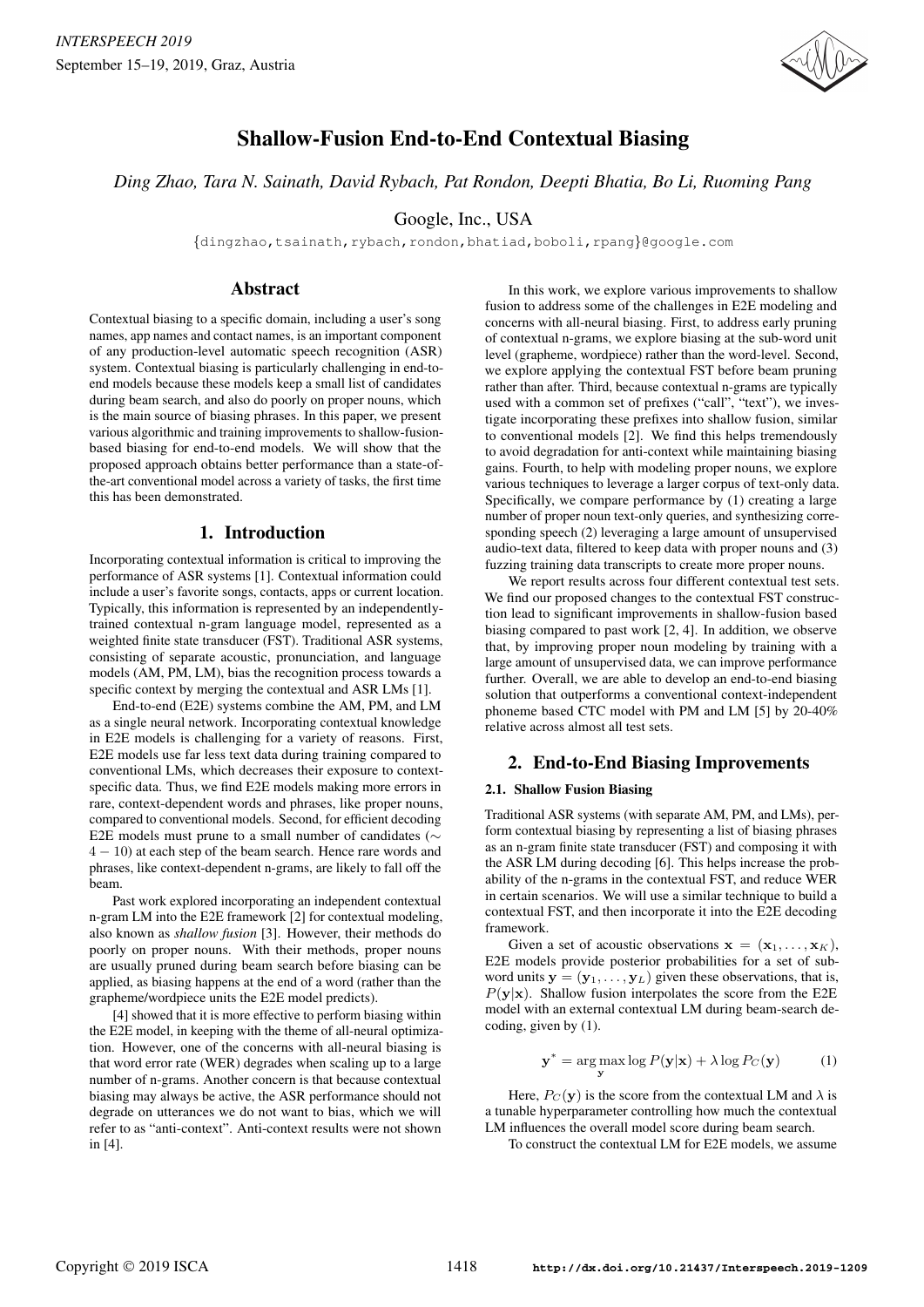that a set of word-level biasing phrases are known ahead of time, and compile them into an n-gram weighted finite state transducer (WFST) [7]. This word-level WFST,  $G$ , is then leftcomposed with a "speller" FST, S, which transduces a sequence of graphemes/wordpieces into the corresponding word. Similar to [3], we obtain the subword FST as the contextual LM,  $min(det(S \circ G)).$ 

#### 2.2. Previous Work

Biasing of E2E models with shallow fusion has been explored previously in [2], in which the contextual LM was applied only at word boundaries, similar to biasing with traditional systems [6]. This approach was not found to be effective when the list of contextual phrases contains proper nouns (e.g., song names or contacts). Because E2E models predict sub-word unit labels y (graphemes, wordpieces) during the beam search, applying a contextual LM at word boundaries will not work if the words to be biased are not present in the beam.

To address this issue, [4] looked at pushing the weights of the subword FST to each subword unit. To make the subword FST deterministic, the authors use the same weight for every subword unit. To avoid artificially giving weight to the candidates that match the prefixes but not the entire phrase, they also included failure arcs, which we show for illustrative purposes in Figure 1. Unlike the n-gram FST, whose failure arcs do not carry weights [6], the subword FST contains failure arcs that negates the weights that have been added before reaching the current state. Biasing per subword unit was found to be more effective than biasing at the end of each word, as it helps keeping the biasing candidates in the beam. However, the authors only explored the idea using grapheme subword units. In addition, the authors never explored results with "anti-context", to ensure that biasing does not affect recognition quality if all biasing phrases are not relevant. The following sections introduce improvements to shallow-fusion E2E biasing to address theses concerns.



Figure 1: *Contextual FST for the word "cat", represented at the subword unit level with backoff arcs.*

#### 2.3. Shallow Fusion Improvements

#### *2.3.1. Biasing Before Beam Pruning*

All previous biasing work, for both conventional and E2E models [2, 4, 6], combines scores from the contextual LM and the base model (ASR LM or E2E model) on the word or subword lattice, a concept known as on-the-fly lattice rescoring [8]. E2E models are decoded with tight beam thresholds resulting in a much smaller number of path hypotheses compared to conventional models. Although the contribution of the contextual model impacts future decoding process, there is a high chance that it does not affect immediate pruning of a particular biased candidate, as hypotheses may already been pruned before the contextual model is applied. In this work, we explore applying the contextual model directly to the E2E model score *before* the general beam pruning.

#### *2.3.2. Grapheme Model vs Wordpiece Model*

A concern with biasing graphemes, as in [2, 4], is that we can flood the beam with lots of unnecessary words that have a partial grapheme match with the contextual FST. For example, imagine we want to bias the word "cat", and thus a contextual FST is constructed such that we bias 'c', 'a', and 't', as shown in Figure 1. When we bias towards the grapheme 'c', we might bring not only "cat" but also "car" into the beam as we continue decoding.

However, if we bias at the wordpiece level, there is a sparser match of relevant subwords, and therefore more relevant words come onto the beam. Following the previous example, if the wordpiece to bias is "cat", then "car" would never come into the beam. In this work, we explore using a 4,096-wordpiece vocabulary, as we have found experimentally this to give reasonable results.

## *2.3.3. Prefixes*

Shallow fusion biasing manipulates the posterior probabilities. We found that shallow fusion biasing described above hurts recognition quality on utterances that do not contain any biasing phrase, a setting known as anti-context. Similar to conventional models [9], we explore only activating a biasing phrase if it is proceeded by a commonly used set of prefixes. For example, a contact request typically has the prefix "call", "text", or "message", while a song request often uses the prefix "play".

In this work, we construct the contextual FST with prefixes mined from data. We extract all prefixes appearing more than 50 times that precede biasing phrases. Overall we find 292 phrases for contact requests, 11 phrases for song requests and 66 phrases for app requests. We construct an unweighted prefix FST and concatenate it with the contextual FST. We also allow an empty prefix option to skip the prefix. That alone, however, would cancel the intended constraining effect of the activation prefix. Thus we use a smaller biasing weight  $\lambda$  if the phrase is preceded with an empty prefix to bias against it.

#### 2.4. Proper Noun Knowledge

#### *2.4.1. Unsupervised Data*

One idea to improve proper noun coverage is to train with a large amount of unsupervised data. The unsupervised data is collected by mining anonymized utterances from voice search traffic. These utterances are then decoded by a state-of-the-art conventional ASR model [10] and only utterances with a high confidence are kept. Finally, to ensure that we select utterances mainly focused on proper nouns, we run a proper noun tagger [11, 12, 13] on the transcripts and only keep utterances with proper nouns.

We train the model on roughly 100 million unsupervised utterances created using above method, along with the 35 million supervised utterances. To ensure that training is not dominated by the larger amount of unsupervised data, during each step of training, we choose to fill the batch with supervised data 80% of the time, and unsupervised data 20% of the time, as this was found empirically to give the best performance [14].

#### *2.4.2. Synthesizing Proper Nouns*

An issue with unsupervised data is that the transcripts could be wrong. It also limits the alternative spellings of names, such as Eric or Erik or Erick, to the ones predicted by the conventional model. As an alternate, we created synthetic training datasets by generating sentences with a variety of proper nouns and then synthesizing this data, using a concatenative TTS approach with only 1 voice [15].

We mined the web for various contextual biasing categories, namely communication, media and apps. Overall we extracted roughly 580K contact names, 42K song names and 70K app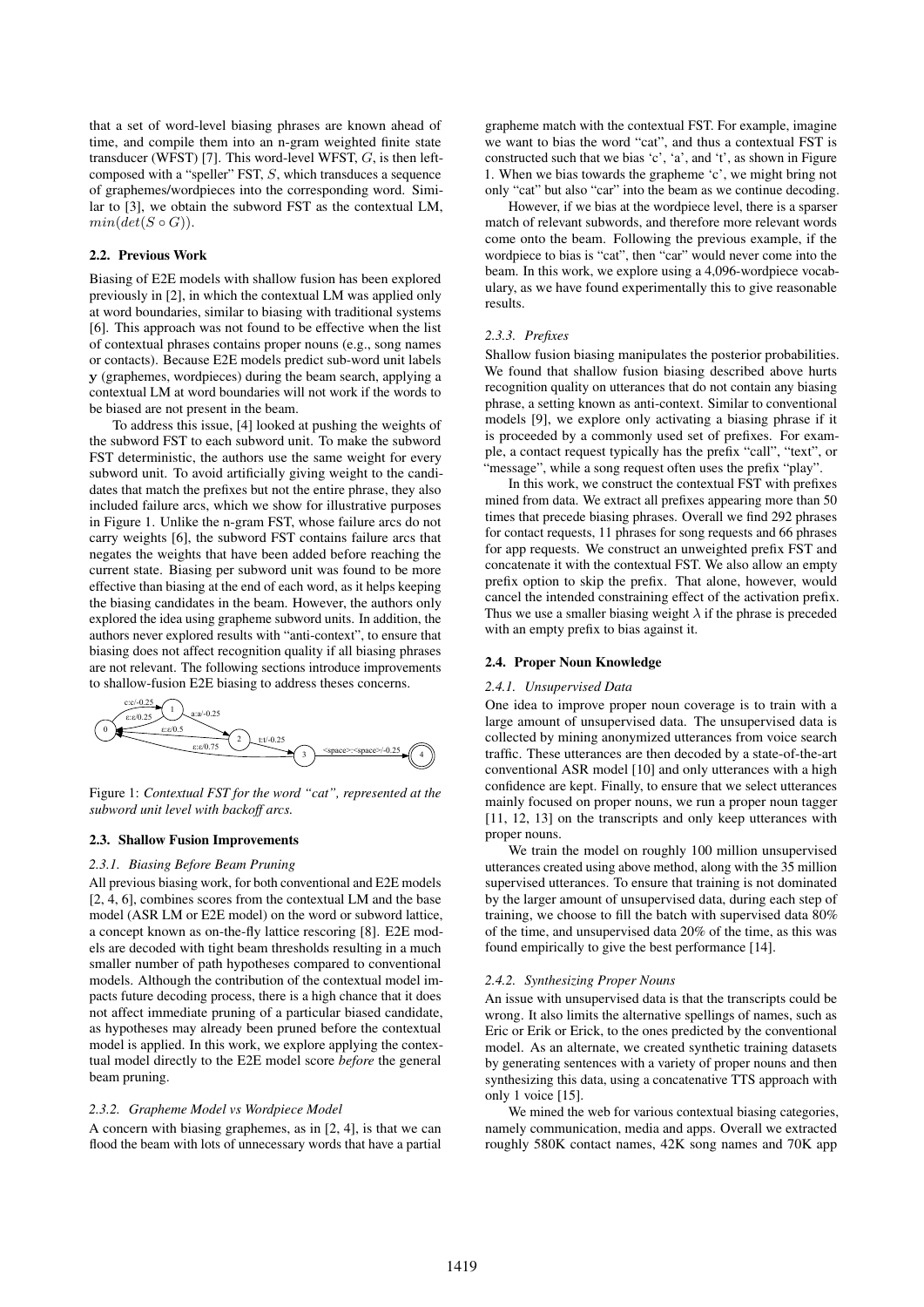names. Next, we mined the logs for various prefixes used with each category e.g. call John mobile gives us the prefix call for the communication category. The phrases are k-anonymized, i.e., they are selected only if used by at least 50 different users during a week. Then we combine the categoryspecific prefixes and proper nouns to generate the utterance text and use a synthetic speech data generator to create training sets with roughly 1 million utterances for each category.

Similar to our supervised training set [10], we add noises to synthesized utterances using a room simulator, as described in Section 3.1. During training, each batch is filled with supervised or synthetic data 90% and 10% of the time respectively.

#### *2.4.3. Fuzzing Transcripts*

Finally, we explore if we can introduce more proper nouns into the supervised training data itself. Specifically, we run a proper noun tagger on each utterance. For each proper noun, we get the phonetic representation of the proper noun. For example "Caitlin" is represented by the phonemes  $k \in I \t l \t \theta$  n. Next, we look at alternative words in the lexicon with the same phoneme sequence, for example "Kaitlyn". Given the ground truth and alternative words, we randomly sample one of these words during training. This gives the model more proper nouns during training. Our intuition is that if the model can spell more names during training, it will be more confident to spell these names when a contextual FST is used during decoding, and words will not fall off the beam.

## 3. Experimental Details

#### 3.1. Data Sets

The supervised training set used for experiments consists of 35 million English utterances (∼ 27, 500 hours). The training utterances are anonymized and hand-transcribed, and are representative of Google's voice search traffic. This data set is created by artificially corrupting clean utterances using a room simulator, adding varying degrees of noise and reverberation such that the overall SNR is between 0dB and 30dB, with an average SNR of 12dB [16]. The noise sources are from YouTube and noisy environmental recordings.

We evaluate biasing on a number of test sets, detailed in Table 1. *VS* contains short voice search queries extracted from Google traffic and anonymized. While this set is not used for biasing, we use it to report "anti-context" performance.

Table 1: *Description of evaluated test sets.* B-OOV *is the oov rate in context-phrases only (i.e., rihanna, John, etc.).*

| <b>Test Set</b> | #    | Ave.     | $B-OOV$ . | $B-OOV$ .   | Audio      |
|-----------------|------|----------|-----------|-------------|------------|
|                 | Utts | Bi-<br># | Sup.      | Sup.<br>$+$ | Source     |
|                 |      | asing    |           | Unsup.      |            |
|                 |      | Phrases  |           |             |            |
| VS              | 14k  |          |           |             | Real       |
| Songs           | 15k  | 303      | 1.4%      | 1.0%        | <b>TTS</b> |
| $Cnt-TTS$       | 15k  | 75       | 6.2%      | 0.2%        | <b>TTS</b> |
| Cnt-Real        | 5k   | 197      | 6.9%      | 4.7%        | Real       |
| Apps            | 16k  | 13       | 1.5%      | 0.5%        | <b>TTS</b> |

As described in [4], the *Songs*, *Cnt-TTS*, and *Apps* sets are created by synthesizing sentences in each of these categories using a parallel-wavenet approach [17] with the same voice used to generate synthetic training data in in Section 2.4.2. During recognition, the ground truth proper noun in the utterance, along with some other proper nouns in the same category, are provided as a set of biasing phrases. The *Songs* test set contains media requests (e.g. play rihanna music) with biasing phrases containing popular songs and artist names in US-English. The *Cnt-TTS* test set contains communication requests (e.g. call John mobile) with biasing phrases containing popular US-English names. Finally, the *Apps* test set contains requests to interact with an app (e.g. open trivia game) with biasing phrases containing popular app names. Noise is artificially added to the synthetic data, similar to [16]. Note that none of the synthetic test sets have phrases that appear in the TTS synthesized training data.

Finally, the *Cnt-Real* set contains anonymized and handtranscribed utterances extracted from Google traffic. Only utterances with an intent to communicate with a contact are included in the test set. The contact names are tagged in the transcript, and also included as part of the biasing set along with other popular US-English names. The *Cnt-Real* dataset covers the harder utterances where the user issues a typed query following the voice action, which likely means that the recognition result was not correct. It also acts as a good sanity test to ensure the model does not over-fit to synthetic data.

### 3.2. Modeling

All experiments use 80-dimensional log-Mel features, computed with a 25ms window and shifted every 10ms. Similar to [10], at the current frame, t, these features are stacked with 3 frames to the left and downsampled to 30ms frame rate. All experiments use the Recurrent Neural Network Transducer (RNN-T) model [18]. Specifically, the encoder network architecture consists of a time reduction layer [19], followed by 8 long short-term memory LSTMs [20], where each layer has 2,000 hidden units followed by a 600-dimensional projection layer. The decoder consists of 2 LSTM layers with 2,000 hidden units and a 600-dimensional projection layer. The encoder and decoder are fed to a jointnetwork that has 600 hidden units. The joint network is fed to a softmax layer, with either 96 units (for graphemes) or 4,096 units (for wordpieces [21]). All RNN-T models are trained in Tensorflow [22] on  $8 \times 8$  Tensor Processing Units (TPU) slices with a batch size of 4,096.

During inference, each utterance is associated with a set of biasing phrases used to construct a contextual FST. Each arc in this FST has the same weight, as shown in Figure 1. This weight is tuned independently for each category (songs, contacts, etc.) [9] to optimize performance on the above test sets.

## 4. Results

## 4.1. Shallow Fusion

Table 2 shows the proposed algorithmic improvements, as discussed in Section 2.3. Experiments  $E0$  and  $E1$  are grapheme and wordpiece baselines without biasing. E2 shows grapheme biasing results without any of the proposed improvements. As noted in  $[4]$  and also shown in E3, using a subtractive cost to prevent keeping bad candidates on the beam gives improvements across all sets. Switching from grapheme to wordpiece biasing  $(E4)$ , such that we bias at longer units, helps to keep more relevant candidates on the beam, and also improves performance. Finally, applying the biasing FST before beam search pruning, denoted as *early biasing* below, helps to ensure that good candidates remain on the beam early on, and leads to additional improvements  $(E5)$ . Overall, our best shallow fusion setup is to bias at the wordpiece level with subtractive cost and early biasing.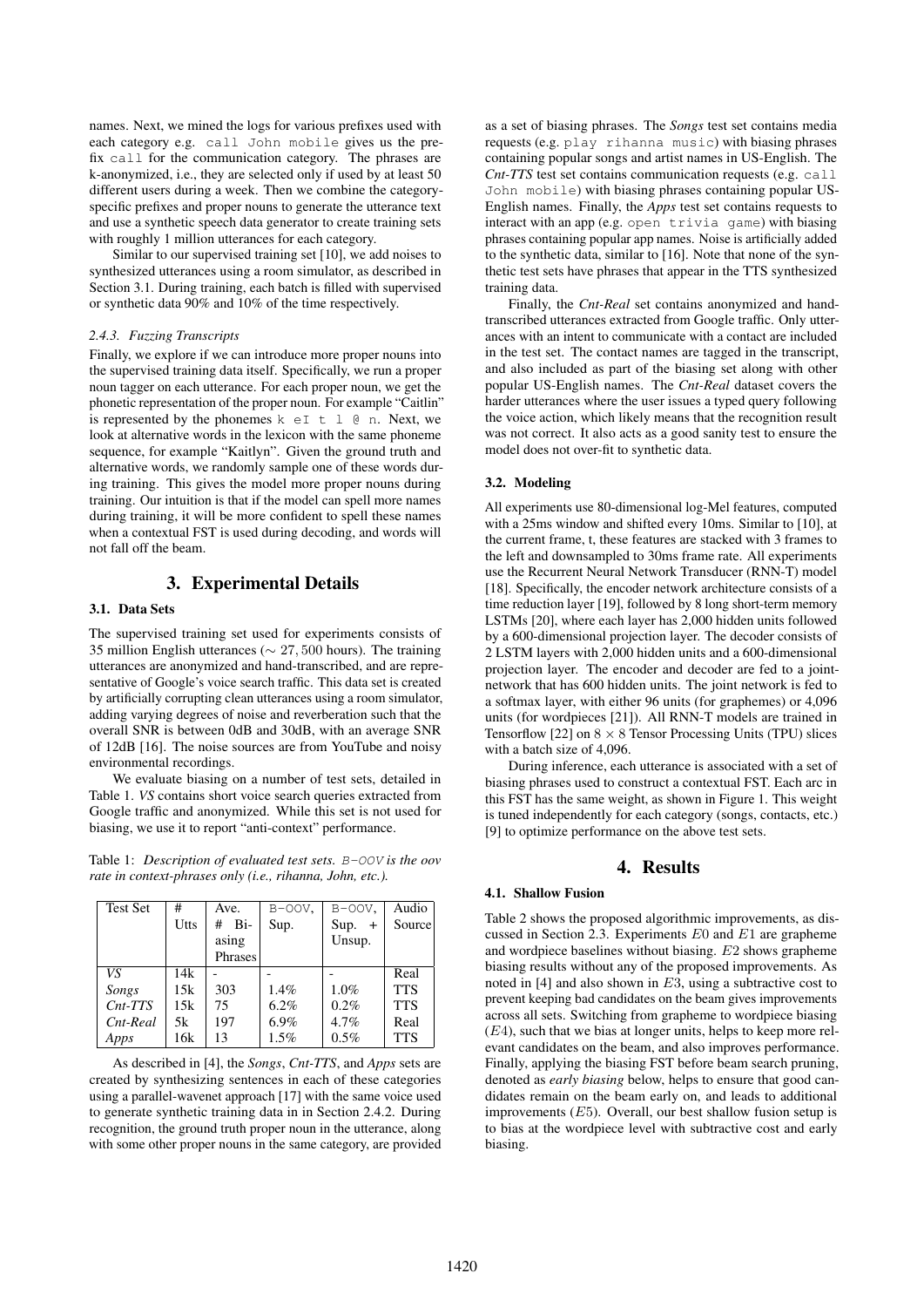| Exp       | Model              | Songs | $Cnt-$ | $Cnt-$     | Apps |
|-----------|--------------------|-------|--------|------------|------|
| <b>ID</b> |                    |       | Real   | <b>TTS</b> |      |
| E0        | Grapheme, No Bi-   | 19.6  | 18.6   | 28.3       | 13.0 |
|           | asing              |       |        |            |      |
| E1        | WPM, No Biasing    | 22.7  | 15.8   | 37.0       | 13.3 |
| E2        | Grapheme, Biasing  | 14.8  | 12.5   | 24.2       | 8.7  |
| E3        | + subtractive cost | 8.1   | 10.0   | 13.2       | 5.8  |
| E4        | $+$ WPM            | 6.2   | 8.3    | 10.0       | 3.6  |
| E5        | + early biasing    | 5.3   | 7.5    | 7.3        | 2.7  |

Table 2: *Shallow Fusion Results.*

## 4.2. Anti-Context

Since contextual biasing may be always active, we must make sure the recognizer does not degrade performance when all biasing phrases are not present in an utterance. To test this, we explored biasing the *VS* test set with a biasing FST constructed from 200 biasing phrases randomly selected from the biasing contexts of the *Cnt-TTS* test sets. The rest of the test sets use the same biasing contexts as the previous section.

Table 3 shows anti-context results. E1 is the baseline nobiasing wordpiece model. Biasing this model  $(E5)$  gives a large degradation in performance on *VS*. As discussed in Section 2.3.3, conventional models address this issue by including a prefix in the biasing FST. If we apply biasing only after seeing any of the non-empty prefixes (E6), we can improve results on *VS* but degrade quality on the biasing sets. However, in  $E7$ , if we allow one of the prefixes to be empty, we got similar results as not having the prefixes. Our solution is to use a smaller weight on the context phrase if preceeded by an empty prefix  $(E8)$ . With this approach, we observe very little degradation in *VS*, and also improved performance on the biasing test sets  $(E8)$ .

Table 3: *Anti-Context Results.*

| Exp            | Model                      | VS   | Songs | $Cnt-$ | $Cnt-$     | Apps |
|----------------|----------------------------|------|-------|--------|------------|------|
| ID             |                            |      |       | Real   | <b>TTS</b> |      |
| E1             | WPM, No Bi-                | 6.9  | 22.7  | 15.8   | 37.0       | 13.3 |
|                | asing                      |      |       |        |            |      |
| E <sub>5</sub> | $\overline{+}$ Biasing, no | 12.5 | 5.3   | 7.5    | 7.3        | 2.7  |
|                | prefix                     |      |       |        |            |      |
| E6             | non-empty<br>$\ddot{}$     | 7.0  | 10.1  | 6.9    | 7.6        | 2.7  |
|                | prefix                     |      |       |        |            |      |
| E7             | $+$ empty prefix           | 12.5 | 5.3   | 7.9    | 7.4        | 2.4  |
| E8             | + empty prefix,            | 7.3  | 5.3   | 6.7    | 6.8        | 2.4  |
|                | lower weight               |      |       |        |            |      |

## 4.3. Proper Noun Knowledge

In this section, we explore how we can improve biasing quality by improving the model's knowledge of proper nouns. Our baseline here is E8, the RNN-T wordpiece model trained on 35M supervised voice search utterances. Experiment E9 shows improvements across all biasing test sets when training with unsupervised data. Training with TTS data  $(E10)$  gives larger improvements on the TTS test sets compared to unsupervised data  $(E9)$ , but results in a larger degradation on a real test set (*Cnt-Real*). This indicates that the improvements in TTS biasing sets are primarly coming from matched audio conditions between training and test data, rather than learning a richer vocabulary of proper nouns. Finally, fuzzing transcripts  $(E11)$  shows a quality degradation on all sets, with reasons still unclear to us.

We now analyze E9 (unsupervised data). Table 5 shows the percentage of incorrectly recognized biasing phrases in each test set (ERR), and the same metric on biasing phrases with at

Table 4: *Proper Noun Results.*

| Exp ID | Model             | Songs | $Cnt-$ | $Cnt-$     | Apps |
|--------|-------------------|-------|--------|------------|------|
|        |                   |       | Real   | <b>TTS</b> |      |
| E8     | Sup Data          | 22.7  | 15.8   | 37.0       | 13.3 |
|        | $+ Biasing$       | 5.3   | 6.7    | 6.8        | 2.4  |
| E9     | Sup + Unsup Data  | 14.7  | 15.4   | 25.0       | 9.6  |
|        | $+ Biasing$       | 3.0   | 5.8    | 5.4        | 1.9  |
| E10    | $TTS + Biasing$   | 4.3   | 7.1    | 1.8        | 1.0  |
| E11    | Fuzzing + Biasing | 7.2   | 11.0   | 14.0       | 4.4  |

least one OOV word (OOV), i.e., a word not in the training data. First, the table shows the model is very likely to misrecognize OOVs without biasing. Training with unsupervised data largely improves the ERR metric without biasing, mainly because it reduces OOV rate as shown in Table 1. Second, we see that training with unsupervised data also improves the WER on OOV utterances with biasing, as it provides the model with more similar words during training, giving the model more confidence to output the correct word. Thus, models trained with unsupervised data give better results in all test sets with and without biasing.

Table 5: *Error rate in biasing phrases, and errors due to OOV.*

| Model   | Songs |                 | Cnt-Real |            | $Cnt-TTS$ |                   | Apps |      |
|---------|-------|-----------------|----------|------------|-----------|-------------------|------|------|
|         | Err   | 00 <sup>N</sup> | Err      | <b>OOV</b> | $Err$     | OOV               | Err  | OOV  |
| E8      |       | 94.7            | 23.0     | 91.9       | 62.9      | 99.0              | 16.2 | 97.9 |
| $+Bias$ | 4.5   | 64.2            | 8.0      | 29.4       | 7.0       | 24.4              | 2.0  | 26.1 |
| E9      | 15.5  | 90.8            | 22.3     |            |           | $94.6$ 55.6 100.0 | 12.1 | 100  |
| $+Bias$ | 3.8   | 60.2            | 5.6      | 19.0       | 4.6       | 20.8              | 1.8  | 15.4 |

4.4. Comparison To Conventional Model

Table 6 compares the biasing performance of RNN-T to a conventional model of comparable size (130MB), consisting of a CTC AM trained with context-independent phoneme targets, along with a separate PM and LM [5]. The RNN-T model outperforms the conventional model by 20%-40% relative on all categories but songs, perhaps due to the prefix set for songs not being comprehensive enough.

Table 6: *E2E vs. Conventional Model Biasing*

| Model        | VS  | Songs | $Cnt-$ | $Cnt-$ | Apps |
|--------------|-----|-------|--------|--------|------|
|              |     |       | Real   | TTS    |      |
| RNN-T        | 6.7 | 3.0   | 5.8    | 5.4    | 1.9  |
| Conventional | 9.3 | 2.4   | 6.8    | 5.7    |      |

# 5. Conclusions

In this paper, we present various algorithmic and data improvements to shallow-fusion E2E biasing. We find that RNN-T shallow-fusion-based biasing shows competitive performance to an on-device conventional model across a variety of contextualbiasing tasks.

## 6. Acknowledgements

The authors would like to thank Brian Roark, Justin Scheiner, Yanzhang (Ryan) He, Golan Pundak, Ben Haynor, Rohit Prabhavalkar, Ian McGraw and Trevor Strohman for useful discussions.